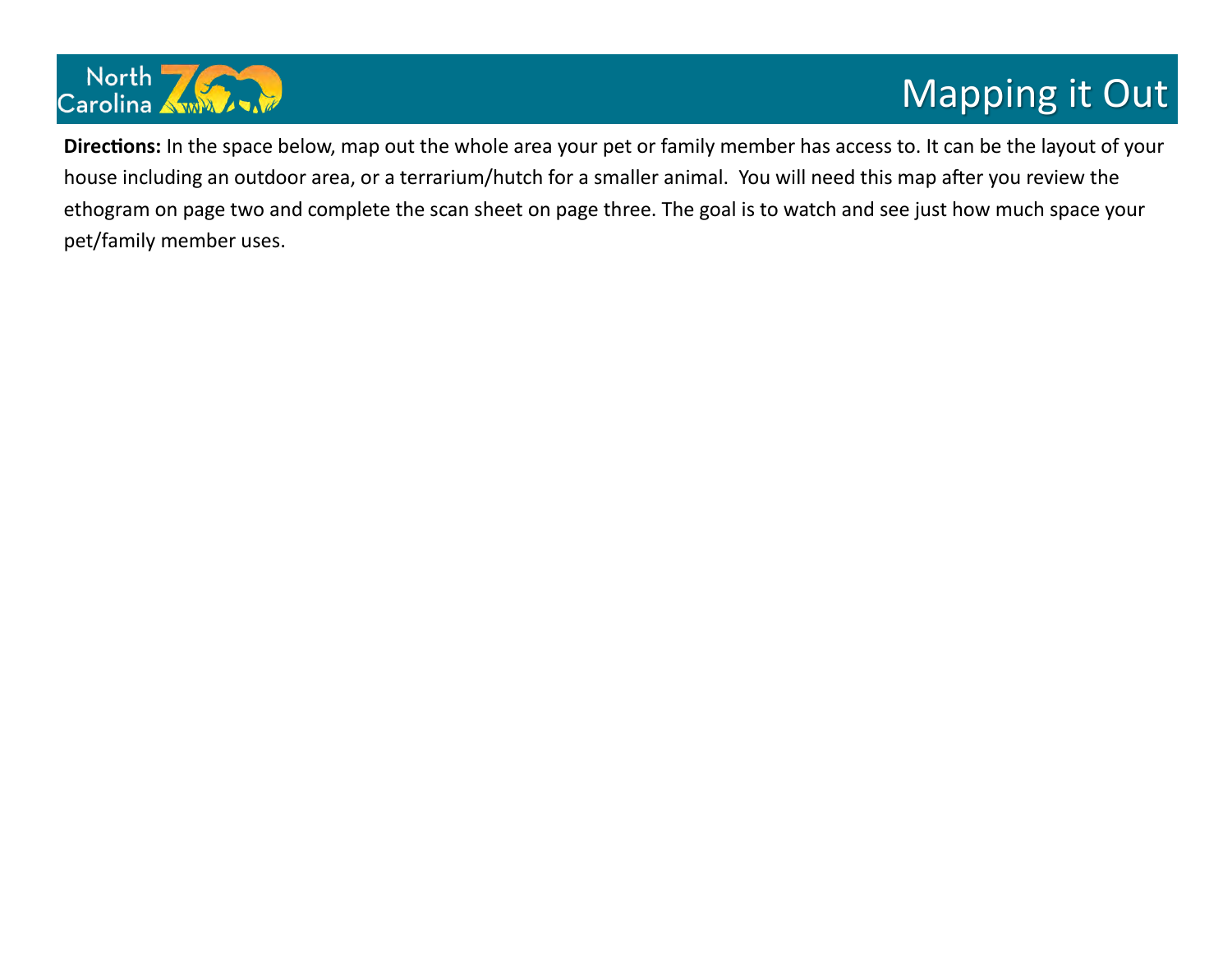

## Ethogram Definitions

An ethogram is an exhaustive list of mutually exclusive behaviors. When using an ethogram to document behaviors, it is important to know what behaviors to look for as well as the specific definition of that behavior. Below is a list of basic behaviors with their definitions your pet/ family member may do when you observe them.

| <b>Grooming</b> | A variety of skin care patterns directed at themselves to obtain cleanliness.                                              |  |  |  |  |  |
|-----------------|----------------------------------------------------------------------------------------------------------------------------|--|--|--|--|--|
| <b>Playing</b>  | Interactions marked by behaviors such as play face, laugh, chasing, or playing with toys.                                  |  |  |  |  |  |
| <b>Resting</b>  | Cease work or movement to relax, refresh oneself, or recover strength. Can include sleeping.                               |  |  |  |  |  |
| Consume         | Consumption of food or water spread throughout the area. Includes foraging.                                                |  |  |  |  |  |
| Locomotion      | Movement from one place to another with a specific goal (food, water, etc.). Can include walking,<br>running, or crawling. |  |  |  |  |  |
| <b>Other</b>    | Behavior not listed in ethogram but should be described elsewhere.                                                         |  |  |  |  |  |

On the third page is a general scan check sheet with columns for time, behavior, and location on it. Your goal is to document your pet/family member's behavior every 30 seconds until you have watched them for 5 minutes. Place a check mark in the column that holds the behavior they are doing. After you have marked their behavior, write down where they are at in the location column. Have fun, and feel free to watch them for longer!